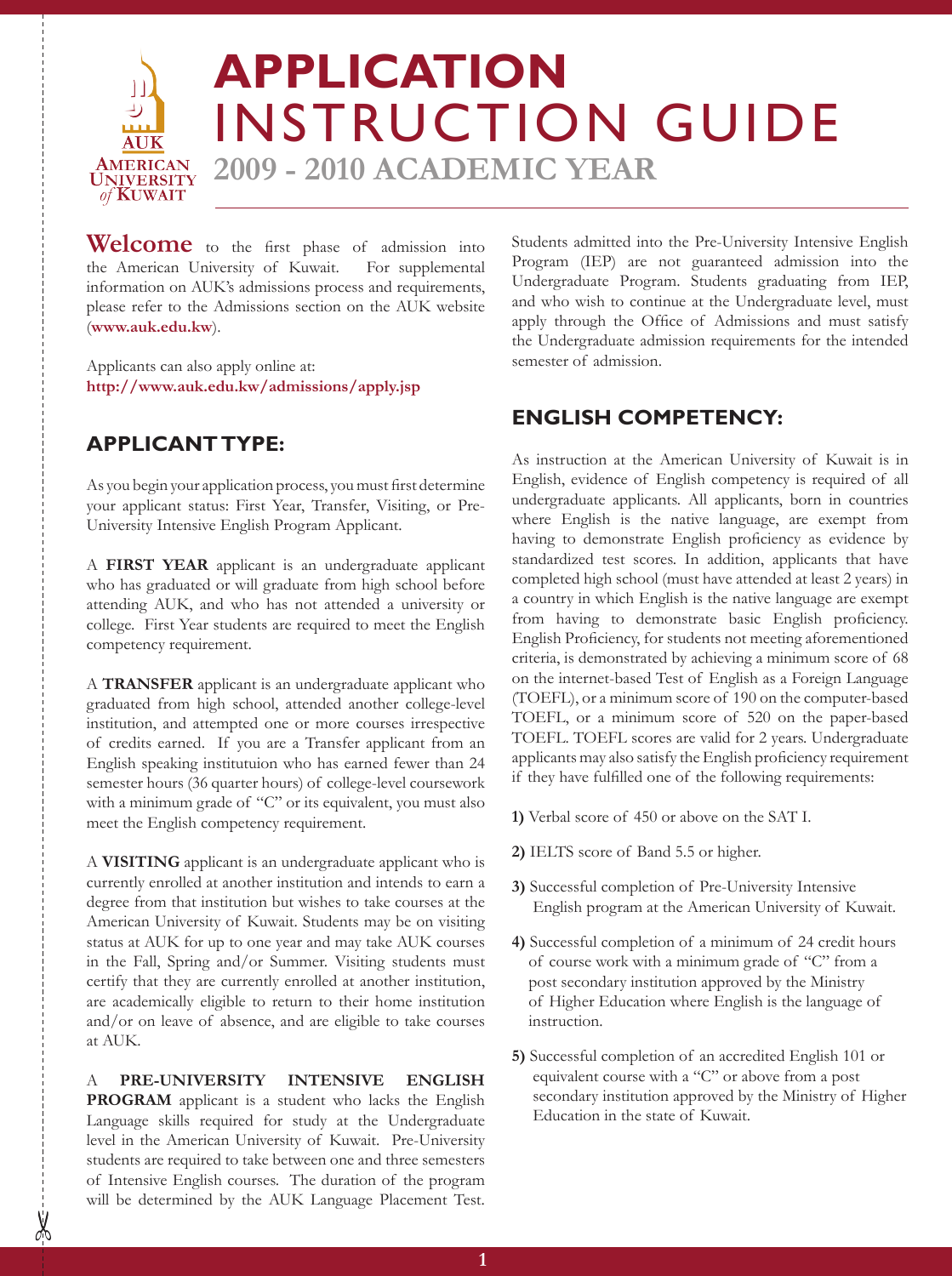## **Undergraduate Application Requirements:**

Below you will find a checklist of the items you must submit with your Application Packet, determined by your applicant type. More details on each of the application materials listed below can be found inside this Application Instruction Guide.

#### **FIRST YEAR APPLICANT**

- $\Box$  Complete Application Form with a non-refundable application fee.
- $\Box$  Official high school transcripts complete up to the time of application.
- $\Box$  High School Equivalency certified by the Kuwait Ministry of Education for graduates from private schools.
- $\Box$  Results of the Test of English as a Foreign Language (TOEFL) or IELTS or verification of English proficiency.
- $\Box$  Official scores from any accelerated programs, such as International Baccalaureate (IB) or Advanced Placement (AP).
- $\Box$  Typed Personal essay composed by the applicant.
- $\Box$  Copy of Civil ID and Passport (*photo and signature page*).

#### **TRANSFER APPLICANT**

- $\Box$  Complete Application Form with a non-refundable application fee.
- $\Box$  Official transcript of college-level courses attempted for each college/university attended. If courses are in progress at the time of application, a final and official college/university transcript must be sent to the Office of Admissions upon completion.
- $\Box$  Official final high school transcript certified by the Kuwait Ministry of Education.
- $\Box$  High School Equivalency certified by the Kuwait Ministry of Education for graduates from private schools.
- $\Box$  Results of the Test of English as a Foreign Language (TOEFL) or IELTS or verification of English proficiency for all applicants who have not successfully completed a minimum of 24 credit hours of coursework with a minimum grade of "C" from a post-secondary institution accredited by the Kuwait Ministry of Higher Education and where English is the language of instruction. The Office of Admissions may require individual transfer applicants who have successfully completed 24 credit hours of coursework at a non English instruction institution to also submit TOEFL results.
- $\Box$  Typed Personal essay composed by the applicant.
- $\Box$  Copy of Civil ID and Passport (*photo and signature page*).

#### **VISITING APPLICANT**

- $\Box$  Complete Application Form with a non-refundable KD 35 application fee.
- $\Box$  Official transcript of college-level courses attempted for each college/university attended. If courses are in progress at the time of application, a final and official college/university transcript must be sent to the Office of Admissions upon completion.
- $\Box$  Results of the Test of English as a Foreign Language (TOEFL), or IELTS, or AUK Language Placement Test for all applicants who have not successfully completed a minimum of 24 credit hours of coursework with a minimum grade of "C" from a post-secondary institution accredited by the Kuwaiti Ministry of Higher Educationand where English is the language of instruction.

 The Office of Admissions may require individual visiting applicants who have successfully completed 24 credit hours of coursework at a non-English instruction institution to also submit TOEFL results, or take AUK Language Placement Test.

- $\Box$  Typed Personal essay composed by the applicant.
- $\Box$  Copy of Civil ID and Passport (*photo and signature page*).

#### **PRE-UNIVERSITY INTENSIVE ENGLISH PROGRAM APPLICANT**

Pre-University Intensive English Program students are required to take between one and three semesters of Intensive English courses. The duration of the program will be determined by a placement test administered by AUK. Applicants to the Pre-University Intensive English Program must submit:

- $\Box$  Complete Application Form with a non-refundable application fee.
- $\Box$  Official high school and/or university-level transcripts complete up to the time of application.
- $\Box$  High School Equivalency certified by the Kuwait Ministry of Education.
- $\Box$  Typed Personal essay composed by the applicant.
- $\Box$  Copy of Civil ID and Passport (*photo and signature page*).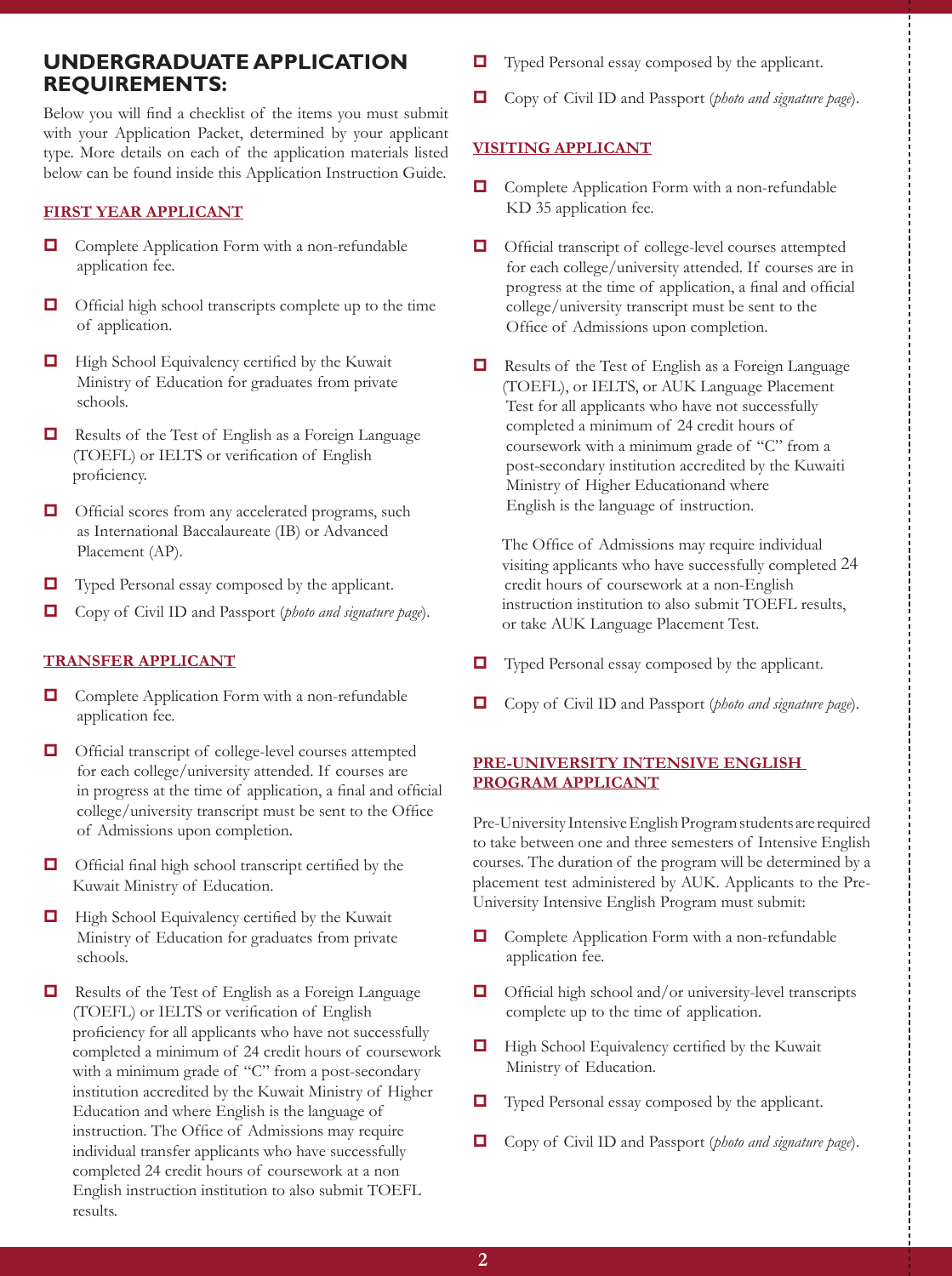# **ADMISSION GRADE POINT AVERAGE REQUIREMENTS:**

The following is a list of some common high school systems and the corresponding minimum high school Grade Point Average (GPA) or equivalent requirements for admission to AUK. All applicants must provide official transcripts for all years in secondary school along with any final test scores and/or leaving certificates. All applicants seeking admission to AUK must submit a high school equivalency certified by the Kuwait Ministry of Education.

### **First Year Admission**

All First Year students seeking admission to AUK must provide a high school equivalency certified by the Kuwait Ministry of Education and satisfy the following minimum high school GPA requirements:

| <b>HIGH SCHOOL SYSTEM</b>               | <b>EQUIVALENCY</b> | <b>MINIMUM REQUIREMENT</b>                                                                                                                                                                                 |
|-----------------------------------------|--------------------|------------------------------------------------------------------------------------------------------------------------------------------------------------------------------------------------------------|
| Government System (Percentage)          | Not-Required       | $60\%$                                                                                                                                                                                                     |
| Government System (Modular)             | Not-Required       | 2.00                                                                                                                                                                                                       |
| <b>American System</b>                  | Required           | 2.00                                                                                                                                                                                                       |
| <b>Arabic Private</b>                   | Required           | 2.00 or equivalent                                                                                                                                                                                         |
| <b>Bilingual System</b>                 | Required           | 2.00                                                                                                                                                                                                       |
| <b>English System</b>                   | Required           | 6 IGCSE with minimum of "D" or 60% cumulative<br>average <sup>1</sup>                                                                                                                                      |
| French Baccalaureate or equivalent      | Required           | Completion of Baccalaureate required with minimum<br>aveage score of 12 or 60% cumulative average                                                                                                          |
| <b>Indian System</b>                    | Required           | Completion with a minimum cumulative average of 60%<br>or equivalent for either:<br>Higher Secondary School Certificate;<br>Intermediate Examination Certificate;<br>"All India Senior School" Certificate |
| <b>International Baccalaureate (IB)</b> | Required           | Completion of Baccalaureate with 6 subjects (at least 3<br>at the higher level) and a minimum score of 24                                                                                                  |
| <b>Iranian System</b>                   | Required           | Completion of degree required with minimum average<br>score of 12 or 60% cumulative average                                                                                                                |
| Pakistani System                        | Required           | Higher Secondary School Certificate (Part II) required<br>with a minimum average of 40 or 2.00 GPA equivalent                                                                                              |

**<sup>1</sup>**Ministry of Education Arabic and Religious Studies may each substitute for an IGCSE

 $\frac{1}{2}$ 

High School systems not covered above will be addressed on a case-by-case basis and will require at least a passing grade as well as Ministry of Education equivalency.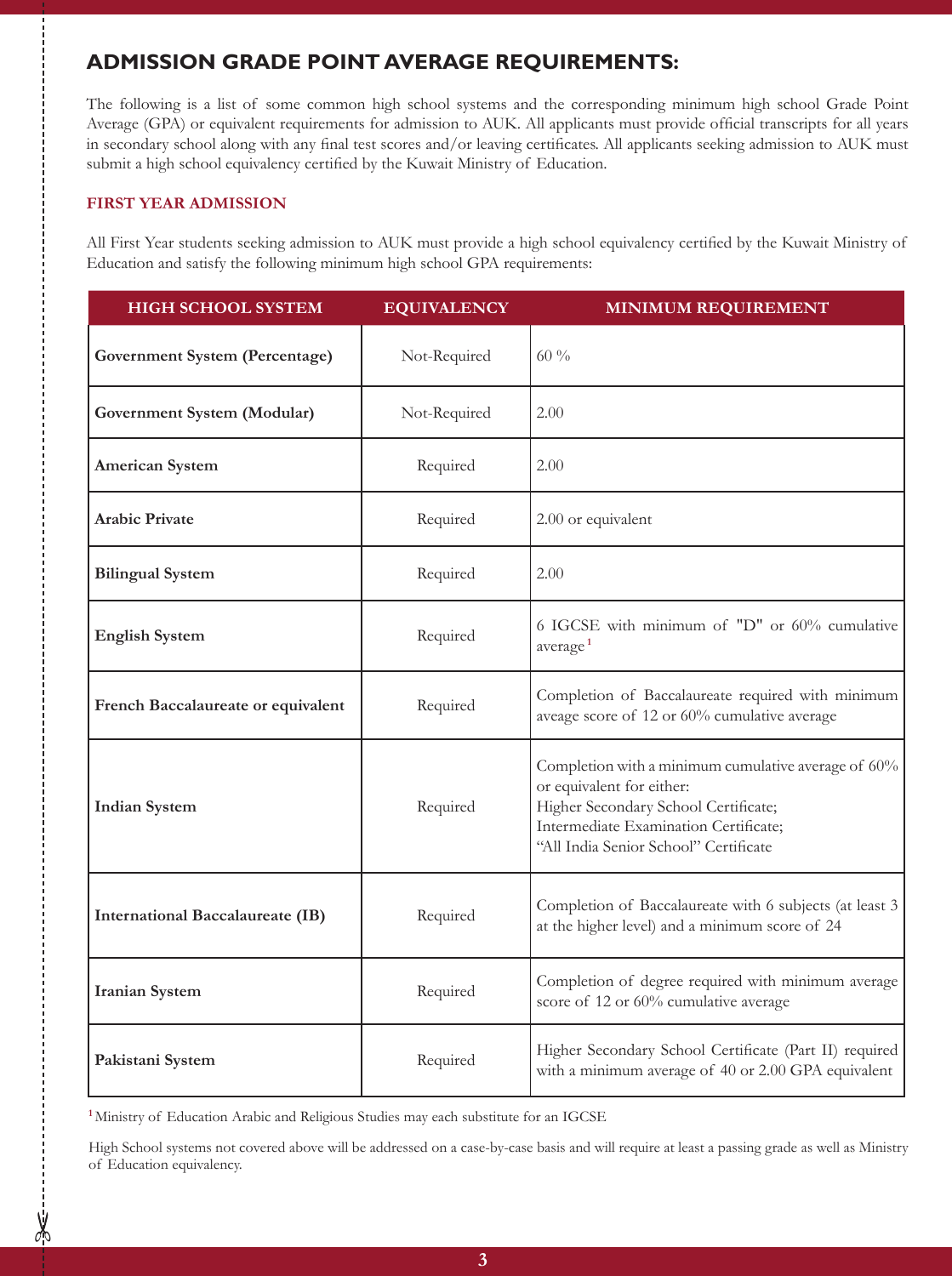#### **Students Transferring with Fewer than 24 Attempted Semester Credit Hours/ First Year Admission:**

Students seeking to transfer to AUK from colleges or universities approved by the Ministry of Higher Education with fewer than 24 attempted semester credit hours may apply for First Year admission and must satisfy the following minimum requirements:

- **1)** Must have received their high school equivalency certified by the Kuwait Ministry of Education and satisfy the aforementioned minimum high school GPA requirements.
- **2)** Courses taken at universities approved by the Kuwait Ministry of Higher Education with a grade of C or above may be considered for transfer evaluation. First Year students may transfer a maximum of 23 semester credit hours to AUK. Grades of "C-" and below grades are not eligible for transfer.

#### **Students Transferring with at Least 24 Attempted Semester Credit Hours:**

**1)** Students seeking to transfer to AUK who have attempted at least 24 semester credit hours from colleges or universities approved by the Kuwait Ministry of Higher Education must satisfy the following minimum requirements: Grades of "C-" and below grades are not eligible for transfer.

#### **Transfer Admission:**

- **1)** Must have a minimum cumulative transfer GPA of 2.00 from all prior institutions.
- **2)** Courses taken at institutions approved by the Kuwait Ministry of Higher Education with a grade of "C" or above may be considered for transfer evaluation. Up to a maximum of 60 credit hours of transfer credit may be awarded to students admitted under Transfer admission. Grades of "C-" and below grades are not eligible for transfer.

# **ADDITIONAL INFORMATION:**

To be considered as a candidate for admission, an applicant must submit a complete Application Packet. It is the responsibility of each applicant to ensure that all required information is completed and sent directly to the Office of Admissions. All application materials must be submitted to AUK by the relevant application deadlines in order to be considered for admission. For more information on the deadline dates, please refer to the Admissions Brochure or to the Information for Applicants in the admissions section of the AUK website.

Depending on your applicant type, the following materials must be submitted as part of your complete Application Packet:

#### **1) AUK Application Form**

The AUK Application may be completed online or downloaded from the AUK Office of Admissions website at

**http://www.auk.edu.kw.** The Application Form must be completed in full and signed by the applicant, verifying that all information provided is complete, truthful and accurate. Submission of inaccurate and/or intentionally misleading information on the admissions application may result in disciplinary action or the student's acceptance into AUK being revoked.

#### **2) High School Transcript**

Two official and sealed copies of an applicant's high school transcript must be submitted with the Application Packet, which should list the subjects studied, grades earned, and diploma awarded. Unofficial or unsealed copies of transcripts will not be accepted in lieu of official documents. If the transcript is in a language other than Arabic or English, the transcripts should be accompanied by a certified English translation.

If an applicant is still in the final year of high school at the time of submission of an application, the transcript should include his/her GPA up until the end of the first semester of that year. It is possible to accept applicants provisionally based upon nearly complete documentation. However, students who are provisionally accepted into AUK must submit an official final transcript from their high school. The Office of Admissions reserves the right to adjust the admission status or deny admission to a provisionally accepted applicant if the GPA on their official final high school transcript differs significantly from their incomplete transcript.

If an applicant has already graduated from high school, the transcript must be an official final transcript received upon graduation from high school. Applicants who have completed their high school education in Kuwait must have the transcript certified and stamped by the Kuwait Ministry of Education. International students graduating from high schools outside of Kuwait must submit their final official transcripts and admissions application by the International Student Application deadline. International high school applicants are responsible for securing the high school equivalency certification through the Kuwait Ministry of Education. Kuwait Ministry of Education certified transcripts are never considered expired by AUK.

#### **3) Final High School Transcript**

If an applicant has already graduated from high school, the transcript must be an official final transcript.

Applicants who have completed their high school education in Kuwait must have the transcript certified and stamped by the Kuwait Ministry of Education.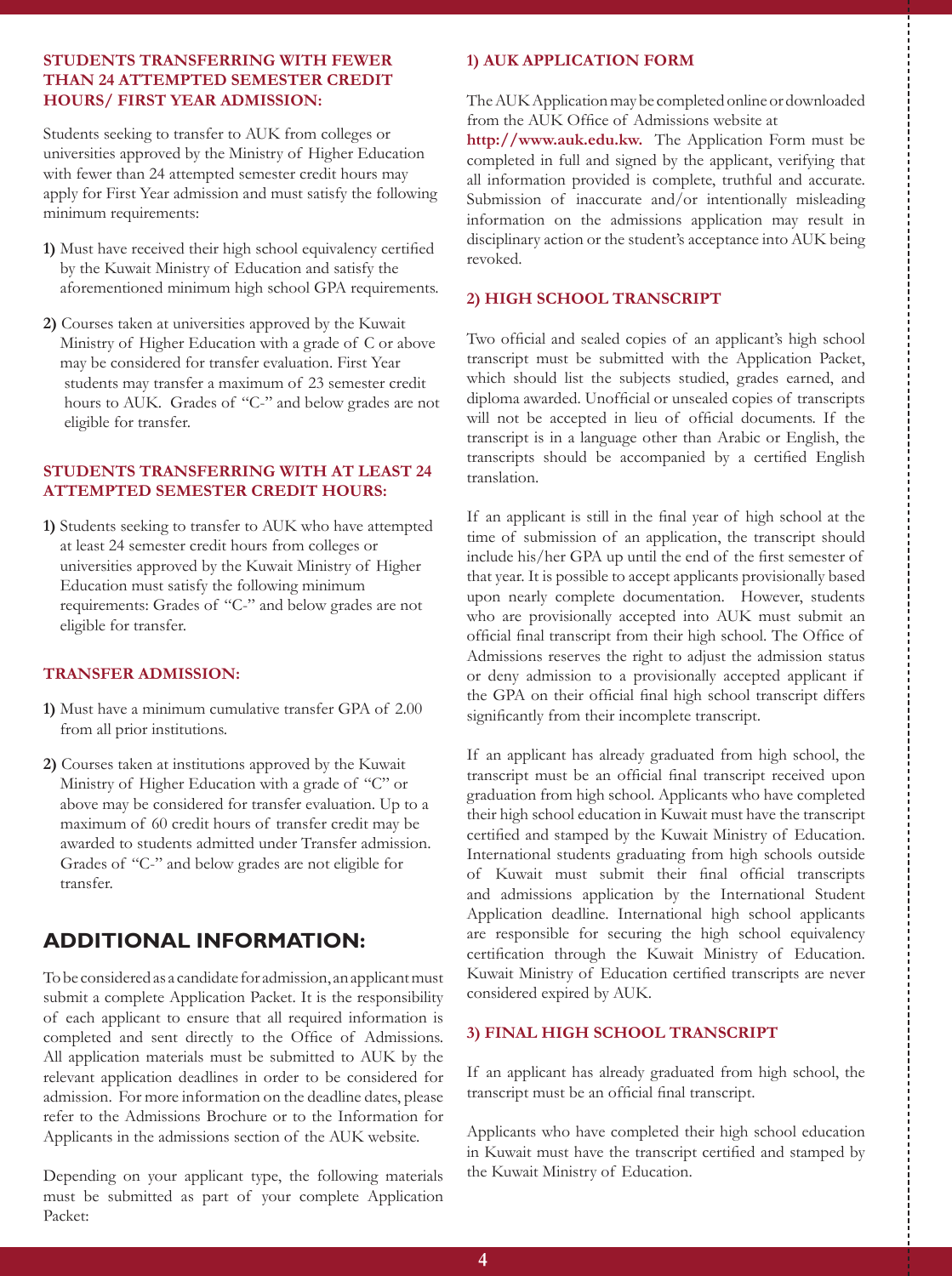Students graduating from high schools outside of Kuwait must submit their final official transcripts and admissions application by the **International Student Application deadline** (see **page 12** in this Application Packet).

#### **4) High School Equivalency**

All AUK applicants are required to provide a high school equivalency certified by the Kuwait Ministry of Education. AUK will not accept responsibility for securing high school equivalency certifications.

#### **Private and International High School Graduates within Kuwait:**

For more information and inquiries on certification, please contact the *Private Education Department* at the **Ministry of Education – State of Kuwait: http://www.moe.edu.kw** 

#### **High School Graduates outside of Kuwait:**

Submit the official high school transcript that includes at a minimum the official transcripts for the last two years that proceed the year of graduation to the Private Education Department at the Ministry of Education – State of Kuwait (see contact information above) after being certified by:

- **1)** The Ministry of Education for the country where the high school is located.
- **2)** Ministry of Exterior for the country where the high school is located.
- **3)** The Kuwait Embassy in the country where the high school is located.

Graduates from Public high schools inside the **Gulf Cooperation Council (G.C.C.)** are exempt from the aforementioned certification process. However, applicants are required to receive certification from the Ministry of Education for the country where the high school is located.

#### **5) Prior University/College Transcript and Course Descriptions**

Transfer applicants must submit an official transcript of each collegiate institution previously attended. Attendance at all institutions must be reported whether or not credit was earned and whether or not transfer credit is desired. Failure to report all previous academic work will be considered sufficient cause for rejection of an application or to rescind that student's acceptance into AUK. If courses are in progress at the time of application, a final official transcript must be sent to the Office of Admissions upon completion.

institutions of higher education certified by the Ministry of Higher Education with a grade of C or above may be considered for transfer evaluation. Individual teaching units at AUK determine the exact number of credit hours that apply towards their specific degree programs.

Applicants interested in having previous coursework transferred to AUK must submit course descriptions of all coursework earned with a minimum grade of "C" and above for evaluation.

The undergraduate admission decision for transferring applicants is based upon cumulative transfer GPA and earned credit from all prior undergraduate coursework. Consequently, all coursework taken prior to the semester of admission to AUK must be evaluated for possible transfer credit as part of the admission process.

The Ministry of Higher Education (MOHE) in the State of Kuwait requires that students wishing to transfer coursework from prior colleges/universities to a university in Kuwait must first ensure that their prior college/university is certified by the Ministry of Higher Education, State of Kuwait.

A listing of institutions certified by the MOHE, State of Kuwait, can be found on their website at:

**http://www.mohe.edu.kw** or by contacting the *Degree Evaluation Department* at the MOHE:

#### **Email: Info\_EvaluationDept@mohe.edu.kw**

Transfer credit may only be considered if the institution where prior coursework was earned is certified by the Ministry of Higher Education – State of Kuwait.

#### **6) Personal Essay**

Students must submit a **typed** Personal Essay written in English with the Application Packet. More information on the topic and format of the essay is provided on the Application Form. As pertaining to every other portion of the Application Packet, the Personal Essay is considered confidential, and will only be read by the AUK Admissions Committee.

#### **7) Application Fee**

All students must submit a non-refundable applicationprocessing fee of **KD 35** with the Application Packet. Packets received without the fee will not be processed or reviewed. Only fees paid by check or money order, made payable to the American University of Kuwait, may be sent inside the Application Packet envelope. If students wish to pay cash or KNET, they do so at the AUK Finance Department and then submit a copy of their cash receipt with the Application Packet. **Government Scholarship students are also required to pay the Admissions Application fee.**

A maximum of 60 credit hours from two-year and four-year